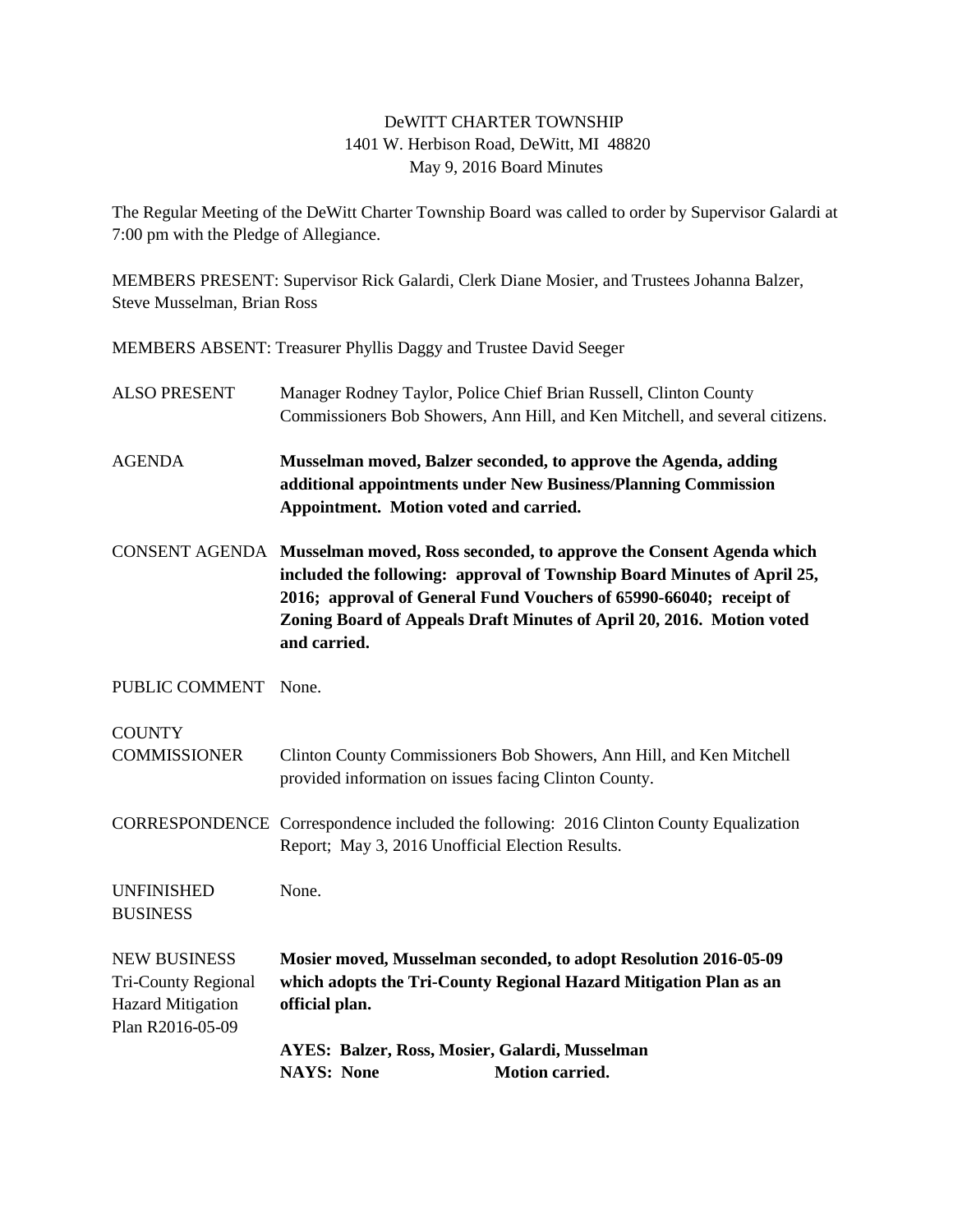Township Board Meeting May 9, 2016 Page 2

| Appointments                             | Galardi moved, Balzer seconded, to affirm the Supervisor's appointment of<br>Mike Nolen to the Planning Commission for a three year term ending<br>December 31, 2018. Motion voted and carried.                                                                                  |
|------------------------------------------|----------------------------------------------------------------------------------------------------------------------------------------------------------------------------------------------------------------------------------------------------------------------------------|
|                                          | Galardi moved, Mosier seconded, to affirm the Supervisor's appointment of<br>Steve Goodwin to the Zoning Board of Appeals for a term ending December<br>31, 2018. Motion voted and carried.                                                                                      |
|                                          | Mosier moved, Ross seconded, to affirm the Supervisor's appointment of<br>George Rollins to the Sewer Board of Appeals for a term ending December<br>31, 2018. Motion voted and carried.                                                                                         |
| SCCMUA 2015 Fund                         | Ross moved, Musselman seconded, to authorize the Township Manager to<br>advise SCCMUA that the Township's 2015 Fund Balance of \$269,789 be<br>returned to the Township and be deposited into the Sewer Enterprise Fund.                                                         |
| Community<br><b>Development Director</b> | Manager Taylor's recommendations for the Community Development Director<br>position.                                                                                                                                                                                             |
|                                          | Ross moved, Balzer seconded, to adopt the Community Development<br>Director job description as updated by the Township Attorney. Motion<br>voted and carried.                                                                                                                    |
|                                          | Ross moved, Mosier seconded, to promote Tory Niewiadomski, effective<br>May 10, 2016, to Community Development Director at Grade 9, Step 1 and<br>authorize the Township Clerk and Township Manager to execute an<br>employment contract for the same. Motion voted and carried. |
| PUBLIC COMMENT                           | None                                                                                                                                                                                                                                                                             |
| <b>REPORTS &amp;</b><br><b>COMMENTS</b>  | Planner Niewiadomski (new Community Development Director) thanked the<br>Board for their confidence and consideration.                                                                                                                                                           |
|                                          | Chief Russell noted that the RSVP began their summer patrol today.                                                                                                                                                                                                               |
|                                          | Planning Commissioner Nolen stated that it is great to be back.                                                                                                                                                                                                                  |
|                                          | Manager Taylor reported that there will be a Herbison Road Project public<br>information meeting on June $2nd$ .                                                                                                                                                                 |